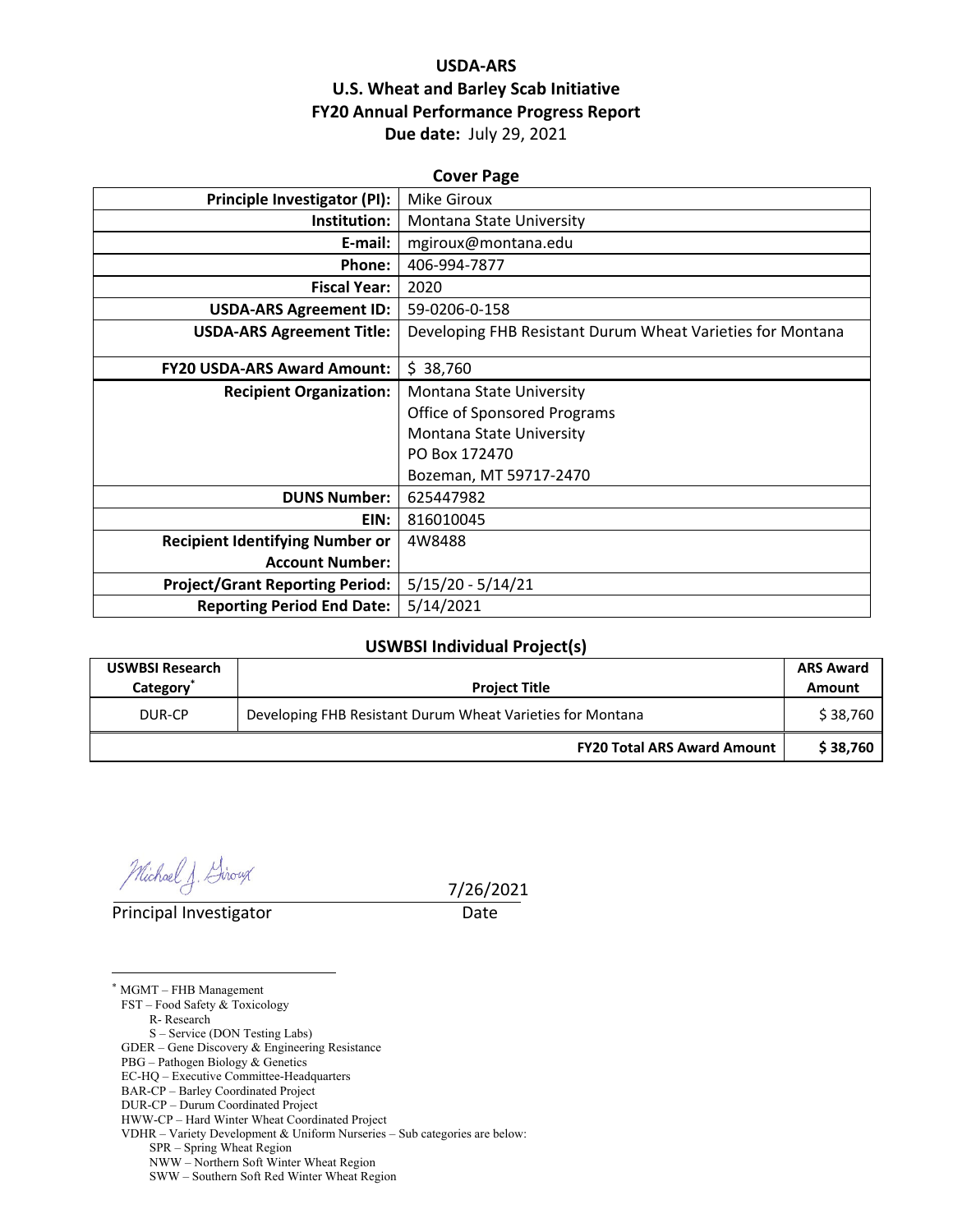## **Project 1:** *Developing FHB Resistant Durum Wheat Varieties for Montana*

## **1. What are the major goals and objectives of the research project?**

- 1) Test new sources of Fusarium head blight (FHB) resistance developed in North Dakota for their efficacy in Montana.
- 2) Screen progeny lines to allow early identification of FHB resistant genotypes.
- 3) Intercross genotypes with good FHB resistance and low DON levels to allow pyramiding of best FHB resistance alleles.
- **2. What was accomplished under these goals or objectives?** *(For each major goal/objective, address these three items below.)*

## **a) What were the major activities?**

- 1) Lines were planted in a FHB screening nursery in Sidney, MT. The setup and management of the screening nursery was a major activity by itself since it required labor intensive care. We scored all lines for FHB infection and DON levels and identified parents to use in crosses. We also scored the durum intrastate nursery for FHB resistance and DON levels.
- 2) Progeny lines were planted in hill plots in Sidney, MT in the FHB screening nursery and lines were scored to identify those best suited for further crossing.
- 3) Populations with improved FHB resistance are being developed. In collaboration with Xiwen Cai we hope to have the *FHB7* gene moved into durum genotypes that are adapted to MT growing conditions.

## **b) What were the significant results?**

Screening nursery was setup and lines were scored. Unfortunately, we had significant issues related to the weather and bird predation preventing us from obtaining high quality data on our plots. We did make additional crosses and advance populations containing FHB resistance genes forward in the greenhouse. We also feel that moving the *FHB7* into durum varieties will be a significant advance once it is complete.

## **c) List key outcomes or other achievements.**

Advance populations containing 6x wheat derived FHB resistance into durum wheat. Moved populations forward and screened early generation material under field conditions. Work to integrate FHB7 via collaboration with Xiwen Cai.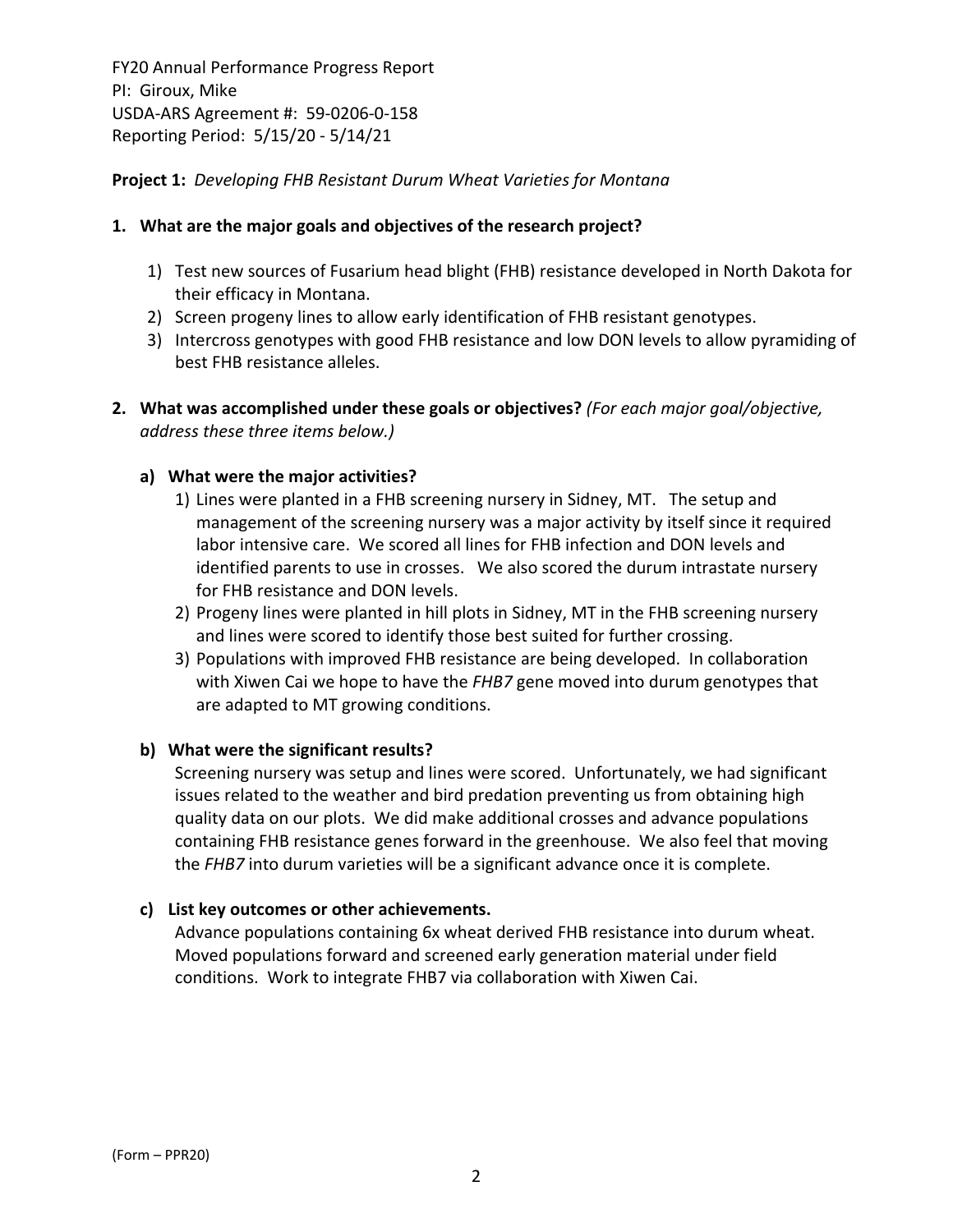**3. Was this research impacted by the COVID‐19 pandemic (i.e. university shutdowns and/or restrictions, reduced or lack of support personnel, etc.)? If yes, please explain how this research was impacted or is continuing to be impacted.**

No, it was not affected.

#### **4. What opportunities for training and professional development has the project provided?**

Several undergraduate students worked on the project at both the Bozeman and Sidney, MT locations.

#### **5. How have the results been disseminated to communities of interest?**

The project is presented at field days to growers and was presented at the MSU‐Sidney, MSU‐Huntley, and MSU‐Bozeman field days to fellow university scientists and staff, growers, and interested members of the public.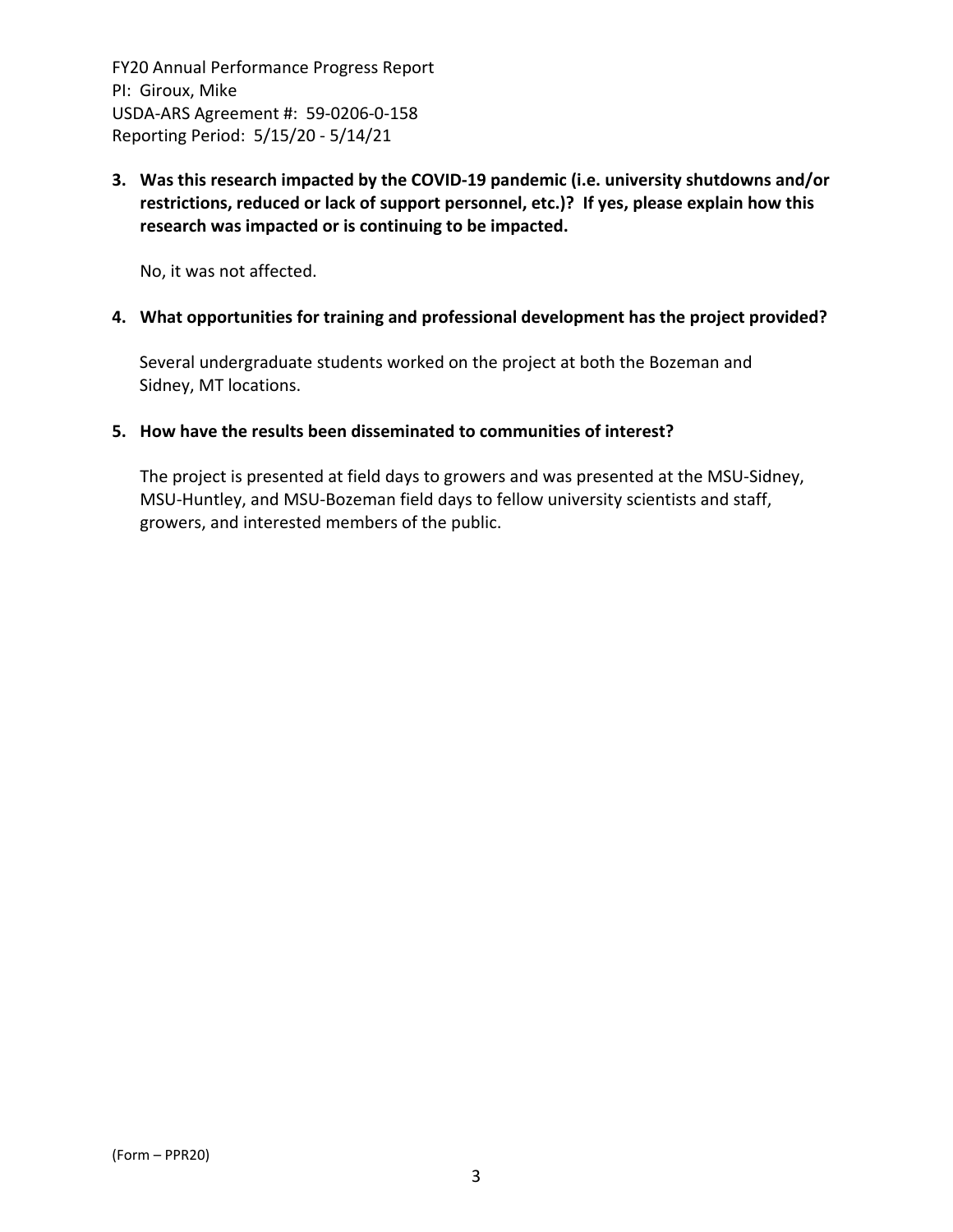# **Training of Next Generation Scientists**

**Instructions:** Please answer the following questions as it pertains to the FY20 award period (5/15/20 ‐ 5/14/21). The term "support" below includes any level of benefit to the student, ranging from full stipend plus tuition to the situation where the student's stipend was paid from other funds, but who learned how to rate scab in a misted nursery paid for by the USWBSI, and anything in between.

**1. Did any graduate students in your research program supported by funding from your USWBSI grant earn their MS degree during the FY20 award period?** ☐Yes ☒No

**If yes, how many?** Click to enter number here.

**2. Did any graduate students in your research program supported by funding from your USWBSI grant earn their Ph.D. degree during the FY20 award period?**

☐Yes ☒No **If yes, how many?** Click to enter number here.

**3. Have any post docs who worked for you during the FY20 award period and were supported by funding from your USWBSI grant taken faculty positions with universities?** ☐Yes ☒No

**If yes, how many?** Click to enter number here.

**4. Have any post docs who worked for you during the FY20 award period and were supported by funding from your USWBSI grant gone on to take positions with private ag‐ related companies or federal agencies?**

☐Yes ☒No

**If yes, how many?** Click to enter number here.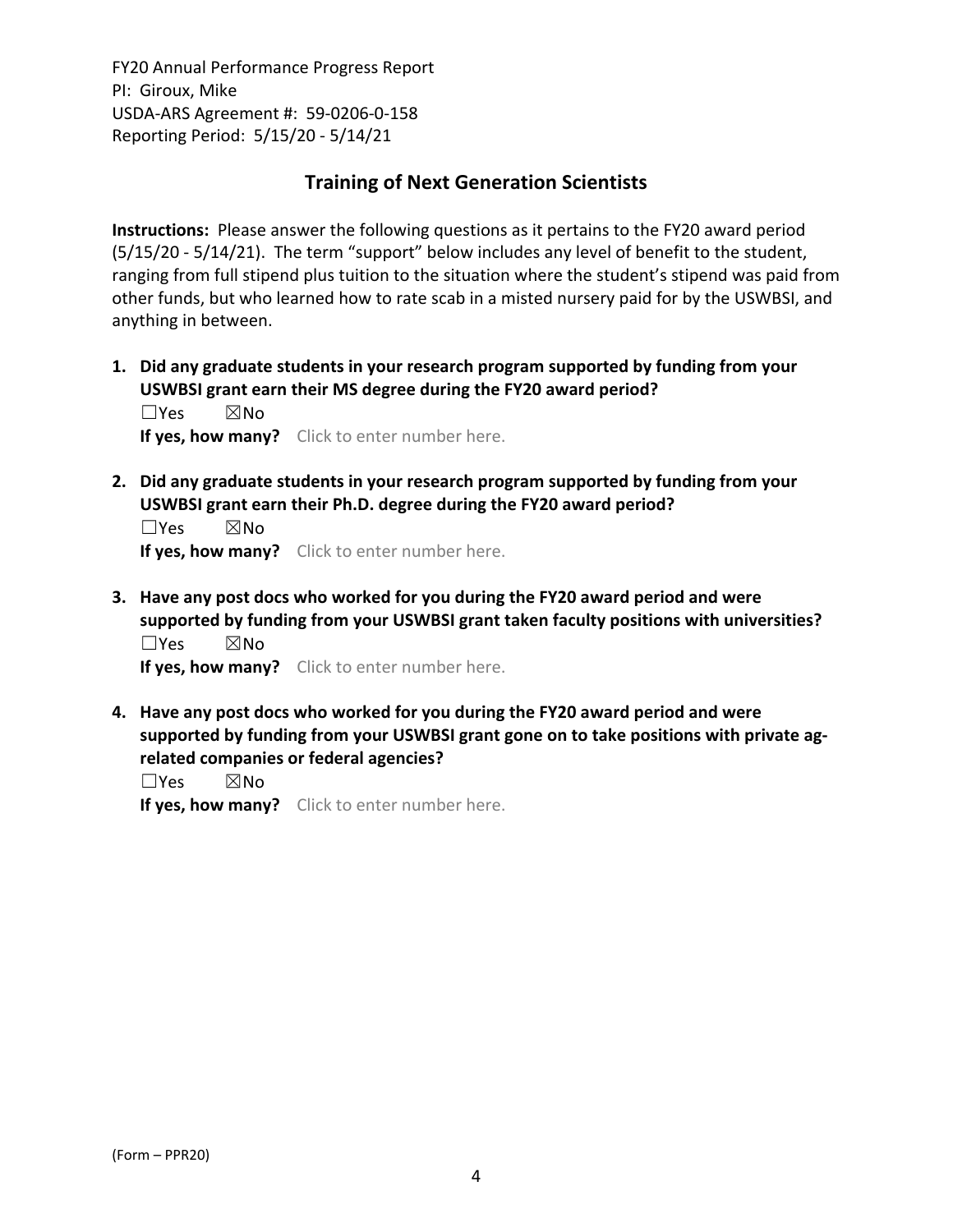# **Release of Germplasm/Cultivars**

**Instructions:** In the table below, list all germplasm and/or cultivars released with full or partial support through the USWBSI during the FY20 award period (5/15/20 - 5/14/21). All columns must be completed for each listed germplasm/cultivar. Use the key below the table for Grain Class abbreviations. 

| <b>Name of Germplasm/Cultivar</b> | <b>Grain Class</b>    | <b>FHB Resistance</b>                                  | <b>FHB</b><br><b>Rating</b><br>$(0-9)$ | Year<br><b>Released</b> |
|-----------------------------------|-----------------------|--------------------------------------------------------|----------------------------------------|-------------------------|
| Click here to enter text.         | Select Grain<br>Class | Select what represents<br>your most resistant<br>check | Enter as<br>text 0-9<br>rating         | Select Year             |
| Click here to enter text.         | Select Grain<br>Class | Select what represents<br>your most resistant<br>check | Enter as<br>text 0-9<br>rating         | Select Year             |
| Click here to enter text.         | Select Grain<br>Class | Select what represents<br>vour most resistant<br>check | Enter as<br>$text 0-9$<br>rating       | Select Year             |
| Click here to enter text.         | Select Grain<br>Class | Select what represents<br>your most resistant<br>check | Enter as<br>text 0-9<br>rating         | Select Year             |
| Click here to enter text.         | Select Grain<br>Class | Select what represents<br>your most resistant<br>check | Enter as<br>text 0-9<br>rating         | Select Year             |
| Click here to enter text.         | Select Grain<br>Class | Select what represents<br>your most resistant<br>check | Enter as<br>text 0-9<br>rating         | Select Year             |
| Click here to enter text.         | Select Grain<br>Class | Select what represents<br>your most resistant<br>check | Enter as<br>text 0-9<br>rating         | Select Year             |
| Click here to enter text.         | Select Grain<br>Class | Select what represents<br>your most resistant<br>check | Enter as<br>text 0-9<br>rating         | Select Year             |
| Click here to enter text.         | Select Grain<br>Class | Select what represents<br>your most resistant<br>check | Enter as<br>text 0-9<br>rating         | Select Year             |
| Click here to enter text.         | Select Grain<br>Class | Select what represents<br>your most resistant<br>check | Enter as<br>text 0-9<br>rating         | Select Year             |
| Click here to enter text.         | Select Grain<br>Class | Select what represents<br>your most resistant<br>check | Enter as<br>text 0-9<br>rating         | Select Year             |
| Click here to enter text.         | Select Grain<br>Class | Select what represents<br>your most resistant<br>check | Enter as<br>$text 0-9$<br>rating       | Select Year             |
| Click here to enter text.         | Select Grain<br>Class | Select what represents<br>your most resistant<br>check | Enter as<br>text 0-9<br>rating         | Select Year             |
| Click here to enter text.         | Select Grain<br>Class | Select what represents<br>your most resistant<br>check | Enter as<br>text 0-9<br>rating         | Select Year             |

NOTE: Leave blank if you have nothing to report or if your grant did NOT include any VDHR-related projects.

**NOTE:** List the associated release notice or publication under the appropriate sub-section in the 'Publications' section of the FPR.